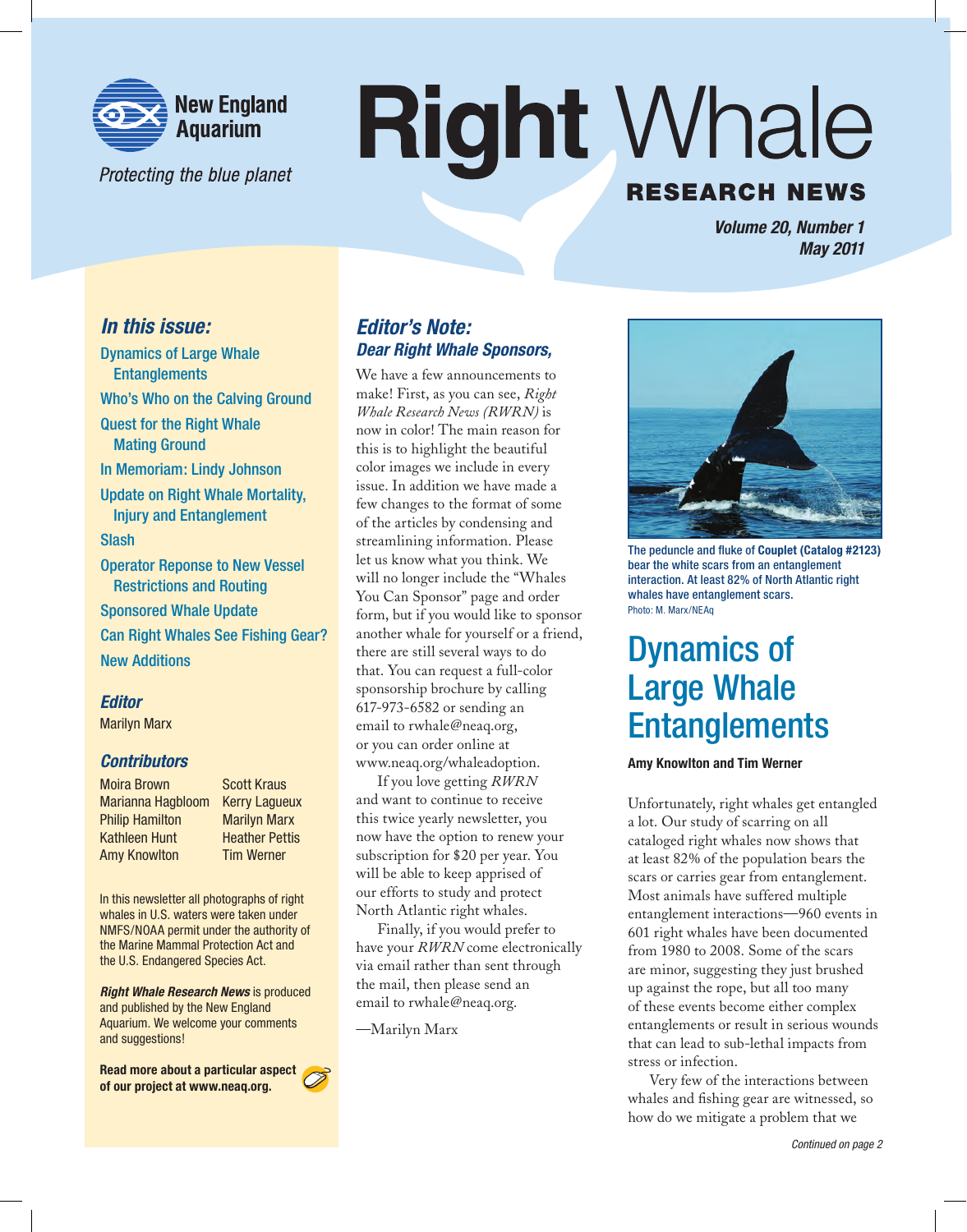### Dynamics of Large Whale **Entanglements**

*Continued from page 1*

know so little about? The Consortium for Wildlife Bycatch, housed here at the New England Aquarium, decided to look at the evidence that *is* available: the rope removed during disentanglement or from carcasses. In February 2011, we hosted a three-day workshop with fishermen, rope engineers, whale researchers, disentanglement experts and federal and state government managers, to try to "reverse engineer" the process by which these animals may have become entangled in the gear. We provided 40 case studies (18 right whales and 22 humpback whales), which included a drawing showing how the rope was entangling the whale, life history information about the individual, parameters about the rope (diameter and breaking strength based on testing done by a rope engineer), and a suite of images of the animal and gear. The fishermen shared their insights about what type of fishing gear the rope might be from, and the scientists were able to analyze the data from the whale perspective to see what might be learned. Taking all 40 case studies into account, we discovered that commercial fishing ropes of all diameters and breaking strengths led to severe injury. Younger right whales were observed entangled in ropes of lower breaking strengths whereas the ropes that entangled adults were of higher breaking strengths. This preliminary finding may be very useful when focusing on ways to reduce or eliminate entanglement interaction.

This workshop is only the beginning of a very important dialog between fishermen and scientists. By joining forces to first understand as much as we can about these unfortunate and often life-threatening entanglement events, we may find ways to keep them from happening while still allowing fishermen to fish.



**Giza (Catalog #3020)** and her calf in the waters off northern Georgia in March. Photo: Wildlife Trust, NOAA permit #594-1759.

# Who's Who on the Calving Ground

#### **Philip Hamilton**

Although the New England Aquarium team did not fly aerial surveys on the calving ground this winter for the first time in 26 years (See *Twenty-six years of surveys…*in *RWRN Vol.19(2) Dec. 2010*), we were contracted to help identify the whales seen there and to perform rapid health assessments of some whales. The near-real-time matching helps identify females that are due to give birth, whales that need to be biopsy darted for a genetics sample and entangled whales to determine when they were last seen gear free. The survey teams—Florida Fish and Wildlife Commission (FWC), EcoHealth Alliance, Georgia Department of Natural Resources (GDNR), Northeast Fisheries Science Center (NEFSC), Associated Scientists, Marine Resource Council and Marineland Florida—all have experienced matchers, so often our job is to confirm the matches they make in the field. However, many of the younger animals are difficult to identify because their callosities often change during the first year and many are not yet in the North Atlantic Right Whale Catalog.

The surveys have just finished up for all areas and the grand total is 140

individuals seen, plus 20 newborn calves of the year. Four of the moms were with their first calves and the other 16 had given birth to a combined 36 calves previously. A number of adult males were also in the area, including 10 males over 20 years of age and one probable male that is more than 46 years old! The latter whale, **Catalog #1036**, had never been seen in the South previously. About half of the whales were young (under 5), continuing a recent trend of many juveniles returning to the calving grounds. Sadly, many whales were seen on the calving ground this year with wounds from human impacts (See *Update on Right Whale…).* Teams from FWC, GDNR and NEFSC did a great job collecting genetics samples—including samples from 13 calves, two mothers that never come to the Bay of Fundy (where much of the genetic sampling takes place), and four others. It is heartening to see so many right whales on the calving ground, and we hope that they all make it safely back to their northern feeding grounds.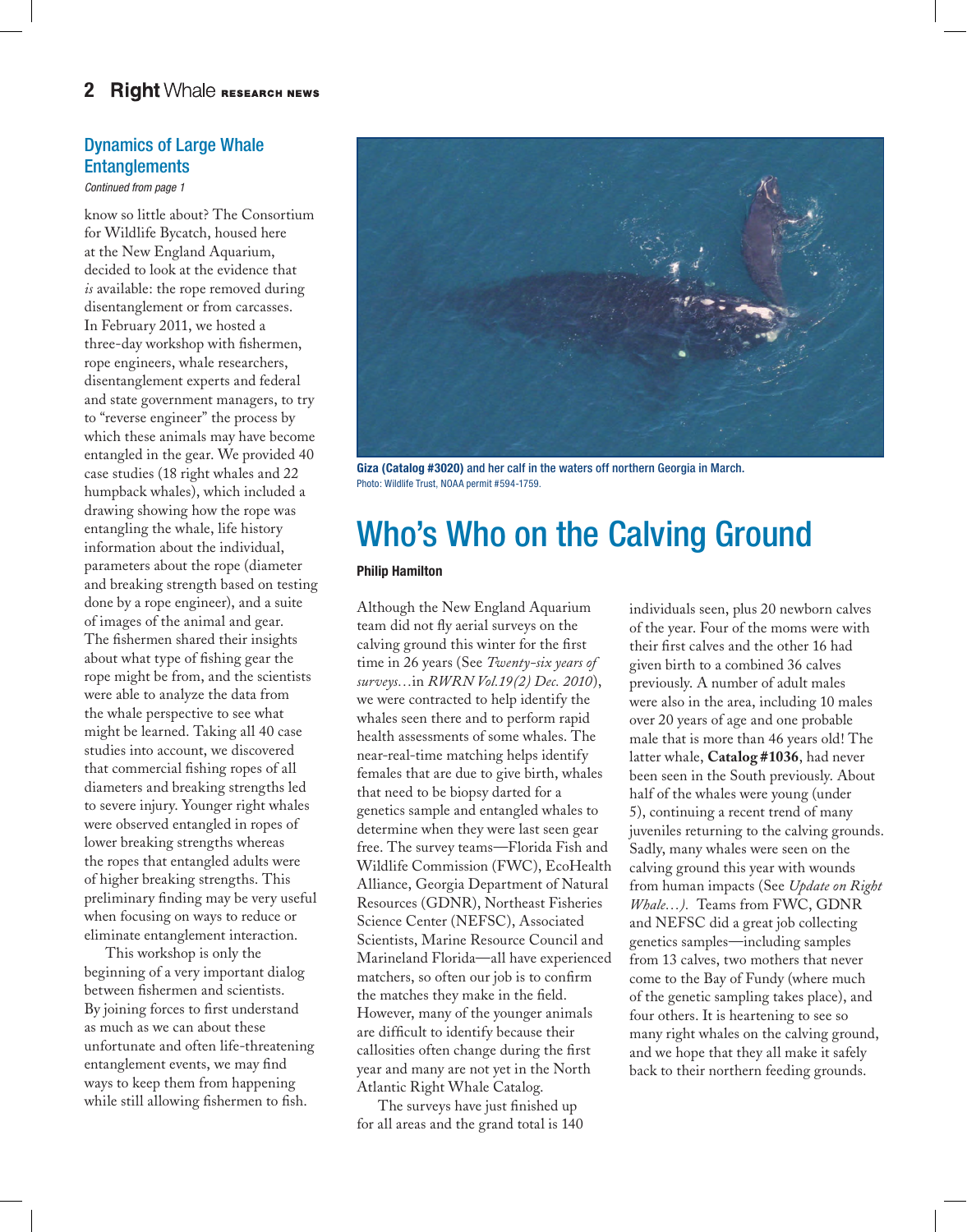# Quest for the Right Whale Mating Ground

#### **Moira Brown**

In our last newsletter we described a new joint international research program for a vessel survey effort in the central Gulf of Maine that would look for right whales during November and December 2010 (See *Quest for the Mating Ground…*in *RWRN Vol.19 (2) Dec. 2010*). The goal of the research program was to survey the area southwest of Jordan Basin to locate and obtain photographs of right whales for individual identification. These data would then be used to test the hypothesis that this area is a mating ground for the critically endangered North Atlantic right whale.

Given that there are usually very few calm days in the Gulf of Maine in the winter, we were lucky to have completed three full survey days—Nov. 16, Nov. 30 and Dec. 18, 2010—using a 112-foot catamaran, demonstrating that



it is possible to conduct surveys in this offshore area with an appropriate vessel, at a time of the year with limited daylight and few good weather days. Right whales were found in the Jordan Basin area on all three surveys; 32 were photographed and 28 of those have been matched to known individuals in the North Atlantic Right Whale Catalog. There were nine males (eight adults, one juvenile), five females (one adult, four juveniles), and four of unknown sex (all adult and believed to be male). The one adult female seen (**Catalog #2791**) is a known reproductive female that was available to become pregnant at the time of the sighting. Therefore, if this is a mating ground, with an estimated gestation time of 12 months, she could potentially give birth to a calf in the winter of 2012. We will be keeping an eye out for her with a calf during the next calving season.

The data from this survey effort alone are not sufficient to test the mating ground hypothesis. However, when combined with the results from other surveys, there is a growing body of data to suggest that the Jordan Basin area has a seasonal concentration of right whales including receptive females and

> adult males that coincides with the estimated time of conception for this species. The seasonally consistent aggregation of right whales in the Jordan Basin area warrants further investigation and suggests that additional protective measures to reduce the threat of vessel strikes are needed, as the U.S. measures now in place for these offshore areas are voluntary and rely on regular surveys for implementation.

Right whale sightings and vessel survey track lines from the *M/V Friendship V* in the Jordan Basin area in November and December 2010.

### *In Memoriam* Lindy Johnson



Lindy in 2006 after spending a day with right whales in the Bay of Fundy

Lindy Johnson, a dear friend to our program and a strong supporter of right whale protection, passed away on October 23, 2010, at the age of 49 after a four-year battle with cancer. Lindy started her career as an attorney advisor with the Office of General Counsel for International Law at NOAA in 1992. She was considered an international expert in all matters concerning the protection of the marine environment, and she worked tirelessly on a wide variety of marine issues. Her legacy is the many international environmental treaties that she negotiated, and in particular, her work on protecting North Atlantic right whales from vessel strikes. Her care, compassion and humanity are an example to us all.

In an effort to honor Lindy's passion for safeguarding the oceans, the New England Aquarium has set up the Lindy Johnson Fellowship Fund, which will support a variety of projects aimed at protecting the marine environment and its inhabitants. Through this fund we hope to create a cadre of individuals who can carry forward the work that was so important to Lindy, her family and colleagues.

**For more information on the Fellowship Fund or to make a donation please contact mbrown@neaq.org.**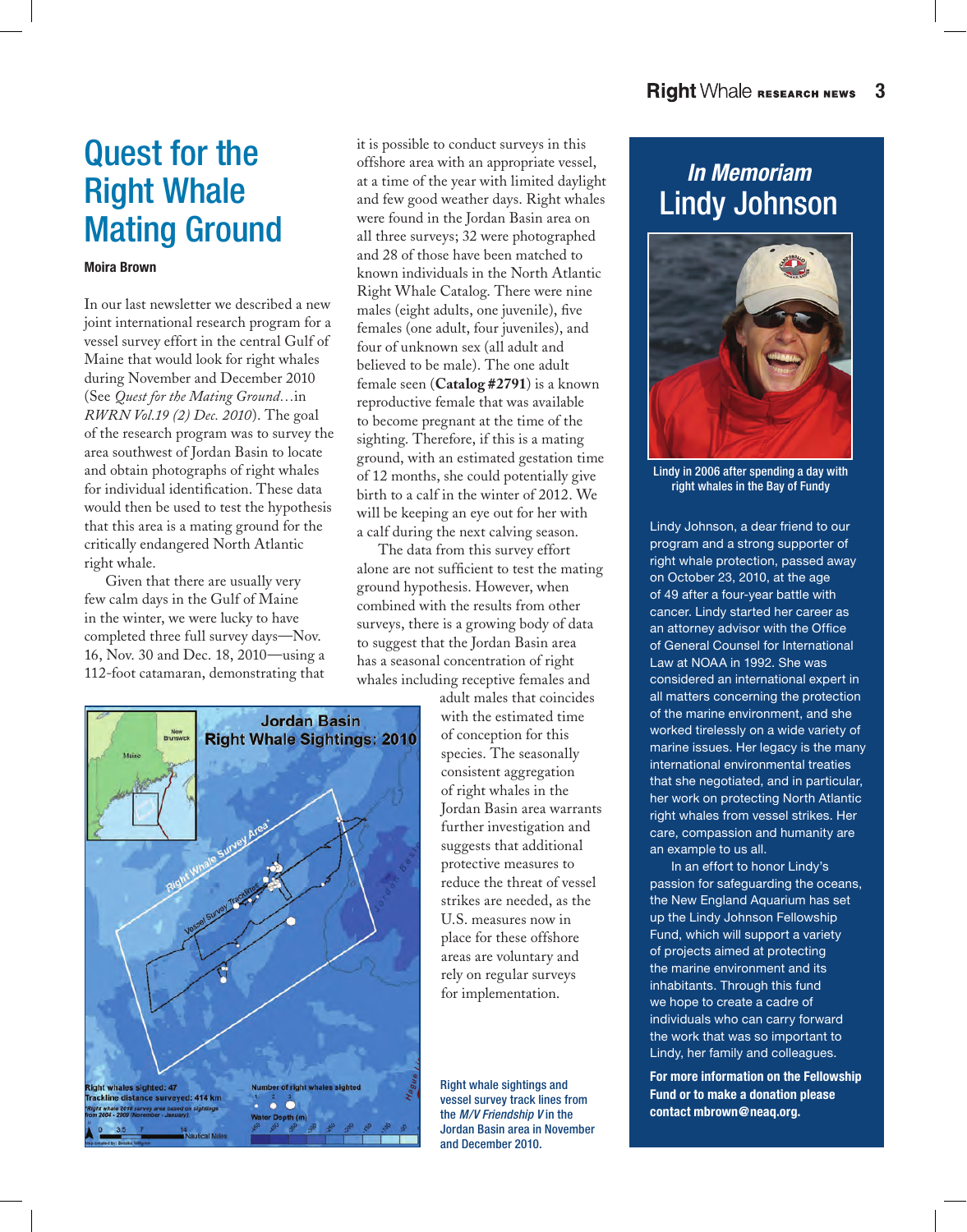# Update on Right Whale Mortality, Injury and Entanglement

#### **By Heather Pettis, Marilyn Marx and Amy Knowlton**

Since our last newsletter in December there have been an alarming number of right whale deaths, entanglements and injuries. Here we briefly summarize the events.

### *Mortalities*

Between January and March 2011 there were five confirmed right whale deaths (two caused by entanglement, one possibly by vessel strike, and the remaining two not able to be determined), and two orphaned calves that were too young to survive on their own. Two of the identified dead were reproductive females: **Catalog #1308** (a mother of the year; her calf is one of the orphans mentioned above), and **Slash** (**Catalog #1303**) (see page 5).

### *Injuries*

Since December 18, 2010, four right whales have been sighted with new injuries as a result of vessel strikes.

For three of these animals (**Catalog #3140, #3966** and the **2010 calf of #3123**), the wounds appear to be caused by small to moderate–size vessels and do not appear life-threatening. But the extensive wounds seen on **Catalog #3853,** a 3-year-old of unknown sex, in January off the coast of South Carolina, may prove fatal. The whale has not been resighted.

### *Entanglements*

Five whales with new entanglements were sighted between December 2010 and February 2011.

**• Catalog #3911:** 2-year-old female sighted on December 25, 2010, with a complex, life-threatening entanglement. After unsuccessful disentanglement attempts, sedation was finally used and the constricting entanglement wraps were cut on January 15, 2011, but two weeks later she was found dead. Cause of

> The seriously injured **Catalog #3853** off the coast of South Carolina. There is a mandatory speed limit for ships 65 feet and longer, but these propeller wounds are probably from a smaller vessel. Photo: EcoHealth Alliance, NOAA permit #594-1759.

death was starvation and shark attack precipitated by chronic entanglement.

- **Catalog #3760:** entangled with gillnet in mouth and around head. Successfully disentangled by Georgia Department of Natural Resources.
- **Catalog #3010:** seen entangled off Florida with line coming out of left side of mouth. Unclear if entanglement is still present.
- **• Catalog #3712:** seen entangled off Florida, also with line coming out of left side of mouth. Gear still present at last sighting in early February.
- **Unknown ID:** seen on only one day with rope tightly bound around right flipper and in very poor condition, evidence of a long-term, chronic entanglement. May be the same as one of the entanglement mortalities mentioned above.

### *Previous entanglements*

- **• Catalog #2470:** disentangled in May 2010 by PCCS and has been seen recently in good condition.
- **• Catalog #3120:** entangled in gillnet gear in the fall of 2010, has been resighted, but his flippers may still be entangled and his health condition appears to be declining.
- **• Catalog #3930:** seen last year with deep and severe entanglement wounds around his tail; a recent sighting in January confirmed that he's alive but his flukes are badly damaged and the fluke tips point upward and nearly touch. Whether he can survive long term with this sort of deformity remains to be seen.

To learn more about disentanglement efforts for right whales and other large whales, visit the website of our colleagues at the Provincetown Center for Coastal Studies (PCCS). They are the pioneers in disentanglement techniques. Together with their network partners they have saved many whales from a slow and painful death. www.coastalstudies.org

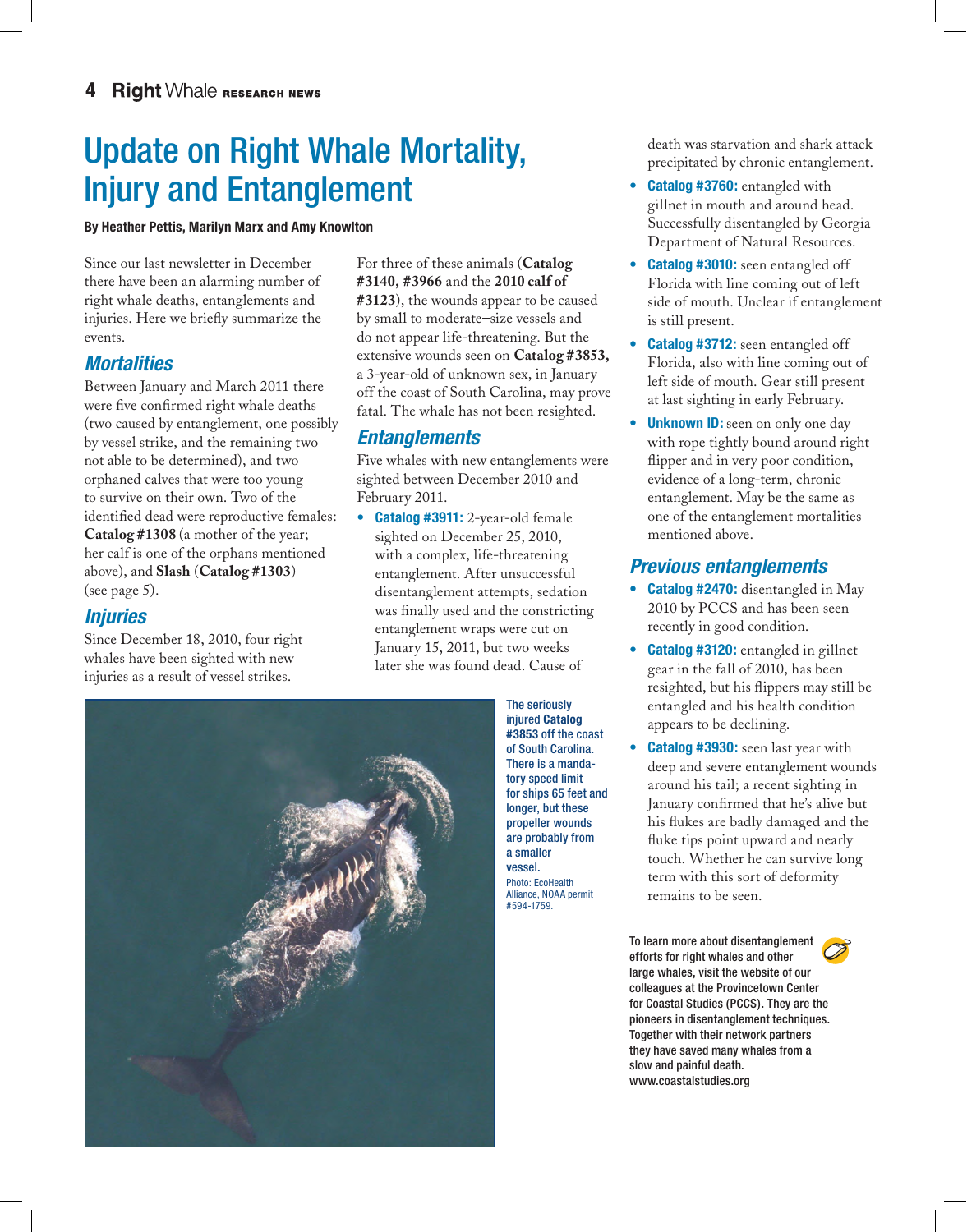

The distinctively scarred ventral fluke of Slash made her easy to identify. Photo: Susan Parks/WHOI (SARA permit, SA-2005-03)

### Slash **Marilyn Marx**

There is sad news in the right whale world: The great old whale **Slash (Catalog #1303)** is dead. A boat captain discovered her carcass floating off Virginia on March 17, but it was never relocated so we don't know for sure how she died (but shipstrike is suspected). She was first photographed in 1979, and she was named for her injured right fluke, the result of a shipstrike. Over the years we saw her with six calves (though she may have had more). She was a protective mother: She rarely came near the boat when she was with a calf; we would see her distinctive flukes lifted in the distance, leading her calf away from potential danger.

Her death brought to mind all our whale buddies over the years that have been killed or just never seen again—it's such a long list, and so disheartening. The population is so small that when you see the same whales season after season, year after year, decade after decade, each one becomes as familiar as an old friend. It's very sad to think that we'll never see Slash's memorable, scarred tail again…

# Operator Response to New Vessel Restrictions and Routing

#### **Kerry Lagueux**

Vessel strikes are the leading cause of mortalities for North Atlantic right whales, and the southeast U.S. (SEUS) calving ground is where this species is the most vulnerable. (See *Update on Right Whale Mortality*…). In an article soon to be published in the scientific journal *Endangered Species Research*, New England Aquarium right whale research team scientists assessed vessel operator compliance to the mandatory speeds and recommended routes that were

implemented to protect the right whale from vessel collisions (See *Mandatory Speed Rule…* in *RWRN Vol.18(1) May 2009*). Researchers used the Automatic Identification System (AIS) to collect data on large ocean-going vessels during the aerial surveys for the duration of the calving season in the SEUS from 1995 to 2009.

AIS is an automated vessel-tracking system that supplements marine radar to identify the location and identity of surrounding vessels for maritime safety. Vessels transmit and receive AIS signals, and each transmission includes information on the location of the vessel, speed, direction, name, destination, type and size. Vessels transmit

signals every two to eight seconds, so the researchers were able characterize the behavior and use patterns of the vessels with high spatial and temporal resolution.

The study found vessels only complied with speed restrictions when *mandatory* speed restrictions were in place (compared to *recommended* speed restrictions). However, vessels seemed to comply with recommended routes, thereby reducing the potential overlap between right whale high-use areas and vessels. The combination of both the mandatory ship restrictions and the recommended routes shows the most conservation impact, having the potential to reduce the annual mortality rate by 72% in this important habitat.



Density of AIS vessel tracks in the Southeast US calving ground showing the improved compliance to the recommended routes during the study time frame. The percentage of use inside the recommended lanes increased from a baseline of 43% before implementation to 96% in the final year of study.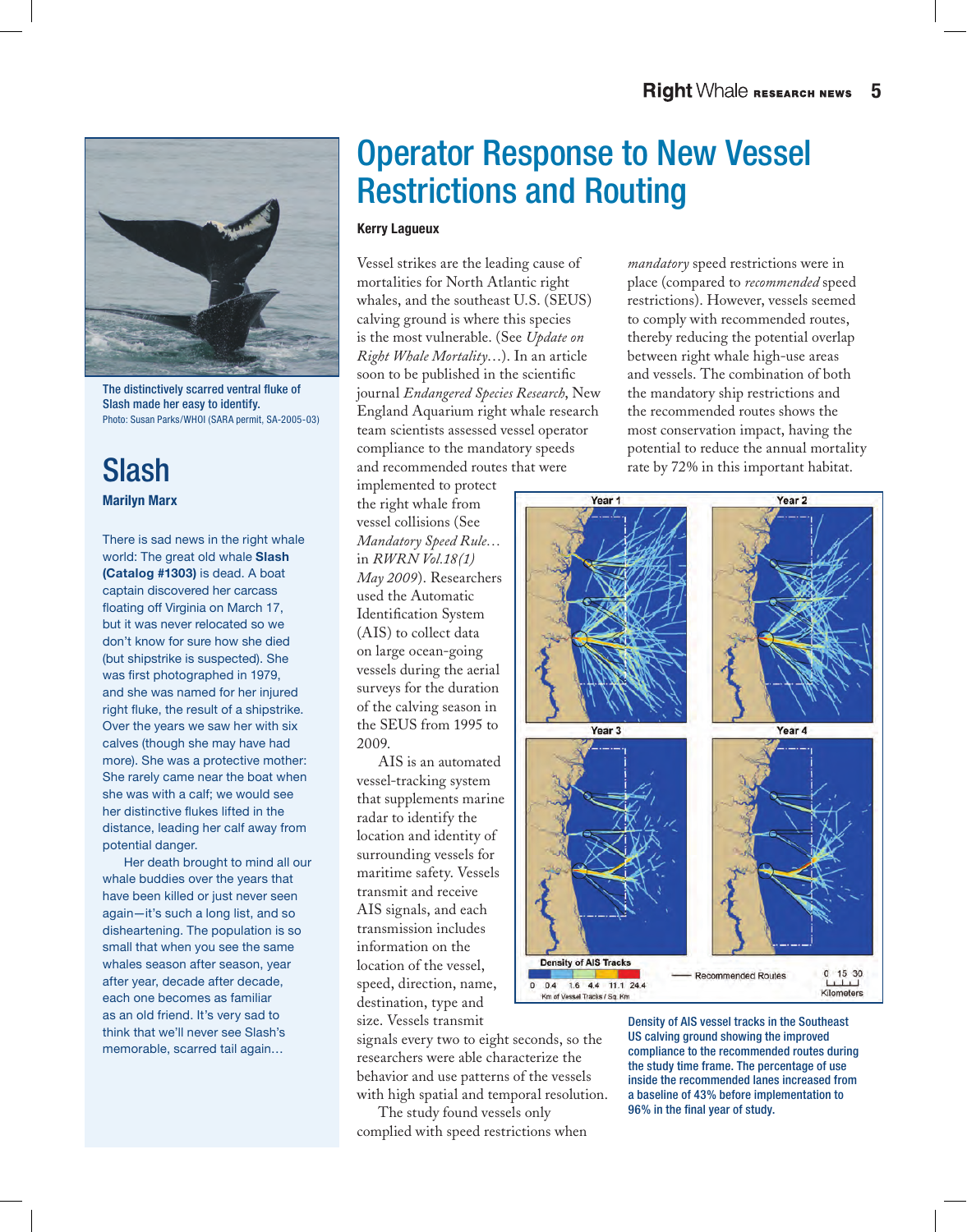# Sponsored Whale Update

**Marianna Hagbloom**

**Shackleton (Catalog #2440)** has been doing a lot of feeding in Cape Cod Bay this spring, having been sighted by the Provincetown Center for Coastal Studies (PCCS) three times: March 8, 13 and 17. He was also recently confirmed in a May 2010 Northeast Fisheries Science Center (NEFSC) sighting in the Great South Channel, where he was photographed feeding with another right whale.

**Calvin (Catalog #2223)** has also been spending time in Cape Cod Bay this year. PCCS sighted her on February 17 and March 8, and on March 17 she was observed there in a surface active group.

**Snowball (Catalog #1131)** was spotted by NEFSC on May 22, 2010, in the Gulf of Maine.

**Phoenix (Catalog #1705)** was also confirmed in an NEFSC sighting on May 5, 2010, on Jeffrey's Ledge. She was observed feeding with another whale for over two hours!

We haven't confirmed any new sightings of **Starry Night (Catalog #1028)** or **Piper (Catalog #2320)** since our last update, but because we are continuously analyzing photographs, we're hoping to have updates for these two in our next newsletter!

Check out the map to see where all the sponsored whales have been sighted in the past year!



**Snowball (Catalog #1131)**, alone and swimming fast in the Gulf of Maine in May 2010. Photo: NEFSC. Permit #775-1875-00.



Sponsored whale sightings March 2010 through March 2011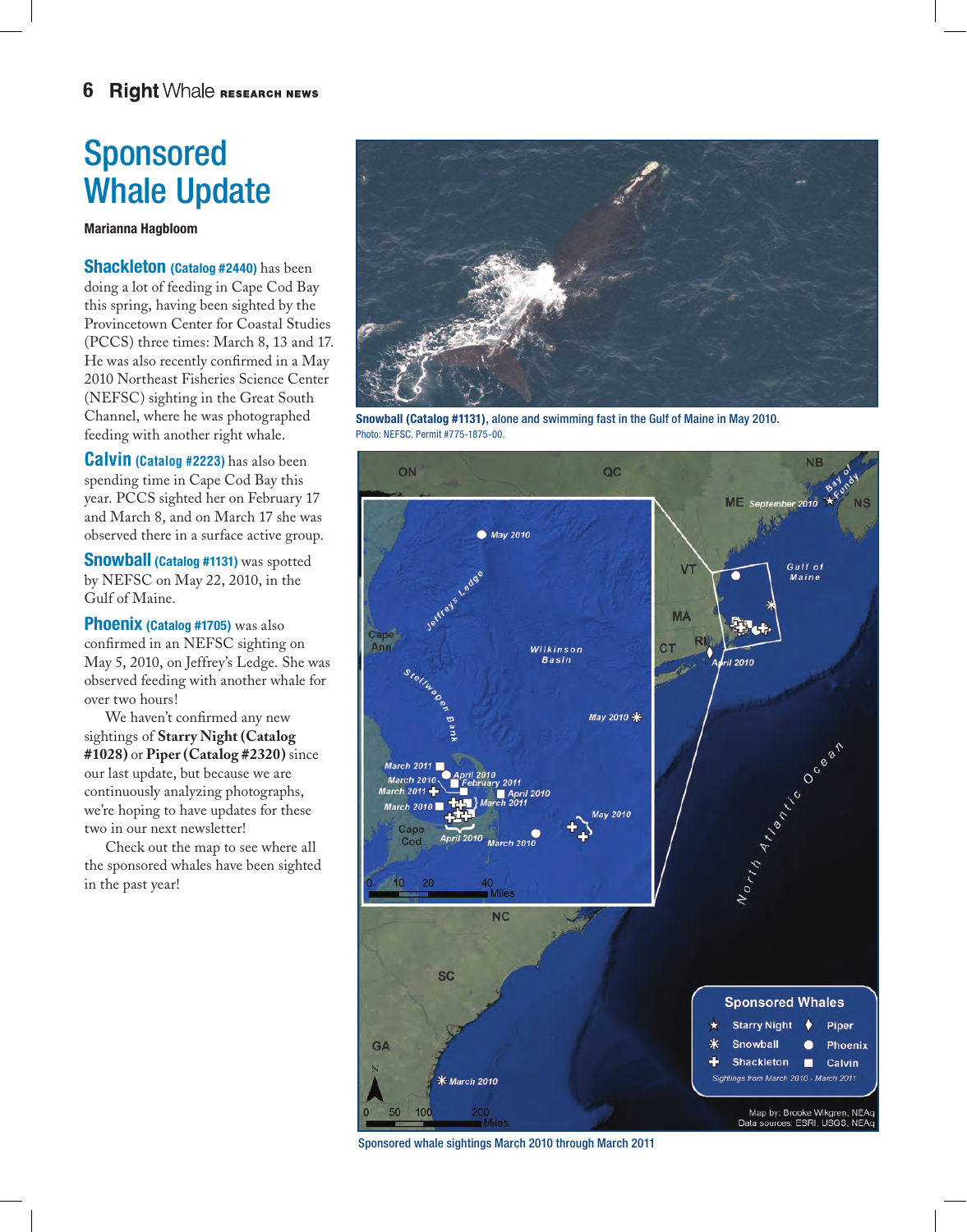# Can Right Whales See Fishing Gear?

#### **Scott Kraus**

Every year North Atlantic right whales are killed or injured by entanglement in fixed fishing gear along the East Coast of North America (See *Update on Right Whale Mortality…*). Further, at least 82% of the animals in the North Atlantic Right Whale Catalog show scars apparently caused by ropes or nets. Because fixed fishing gear is distributed very broadly both near shore and offshore all along the coast of North America, and all types of fixed fishing gear have been recovered from entangled right whales, reducing mortalities in right whales from fishing gear entanglements has been challenging, and, to date, largely ineffective.

Right whale researchers suspect that vision is the primary mode of sensory detection for prey-finding and navigation, so we are starting a project to evaluate right whale visual capabilities, to determine whether the existing sensory capacity of right whales can be used to help them avoid entanglements at depth and in conditions of poor visibility. We plan to use variously colored and illuminated nonentangling rope mimics (thin PVC pipe) to determine if right whales are responsive to different color and light characteristics. Most of these tests will occur in the spring of this year and next year in Cape Cod Bay, since it offers the potential to observe right whales feeding at the surface. Surface-feeding will allow us to evaluate behavioral responses by looking for changes in whales' paths near the rope mimics.

We will be working both in daylight and at night using binoculars, video cameras and night-vision equipment to monitor whale behavior. Whale behavior will be evaluated to determine responses to these different colored fake ropes, hopefully teaching us something about this last frontier in whale biology (vision), while also leading to fishing gear that is less harmful to whales.

*Update: As we go to press with this newsletter we have already had four days in Cape Cod Bay for our vision project. We've been very lucky to have had both good weather and many skim feeding right whales!*



A right whale skimfeeds off Race Point on Cape Cod. Photo: Amy Knowlton/NEAq, NOAA Permit #15415

# New Additions

#### **Kathleen Hunt**

In 1999, I was working in Seattle, studying the hormones of birds, elephants and bears, when New England Aquarium scientist Rosalind Rolland contacted me with an interesting idea. Is it possible, she wondered, to measure whale hormones from fecal samples? Roz had realized it would be immensely useful to develop some way to measure reproductive and stress hormones in North Atlantic right whales (NARW), given their erratic reproduction and the stressful situations that they encounter. And she'd managed to collect some fecal samples. The feces turned out to be a gold mine; I successfully developed several hormone assays for right whale feces, and we found that we can accurately assess a whale's stress level, sex, and reproductive status from fecal hormones alone. The technique was immensely promising, and we began dreaming of setting up a hormone laboratory in Boston, where I could do all the analyses on-site.

Twelve years later, we've finally secured funding to build our longdreamed-of lab. And we've landed several grants to continue and expand our research on stress in marine species. One grant is funding analysis of archived NARW fecal samples, focusing on potential stressful effects of ship noise. A second grant will take us to the Bay of Fundy to see if we can measure hormones in NARW respiratory vapor. The third will extend our NARW hormone techniques to beaked and sperm whales, focusing on possible effects of Navy sonar.

So, after an epic mid-winter drive from the Pacific Northwest, I arrived in Boston in January. I am now merrily buying lab equipment, and preparing for my first Bay of Fundy field season. I'm thrilled to be joining the right whale research team, and my thanks go to all the donors who have made this possible.